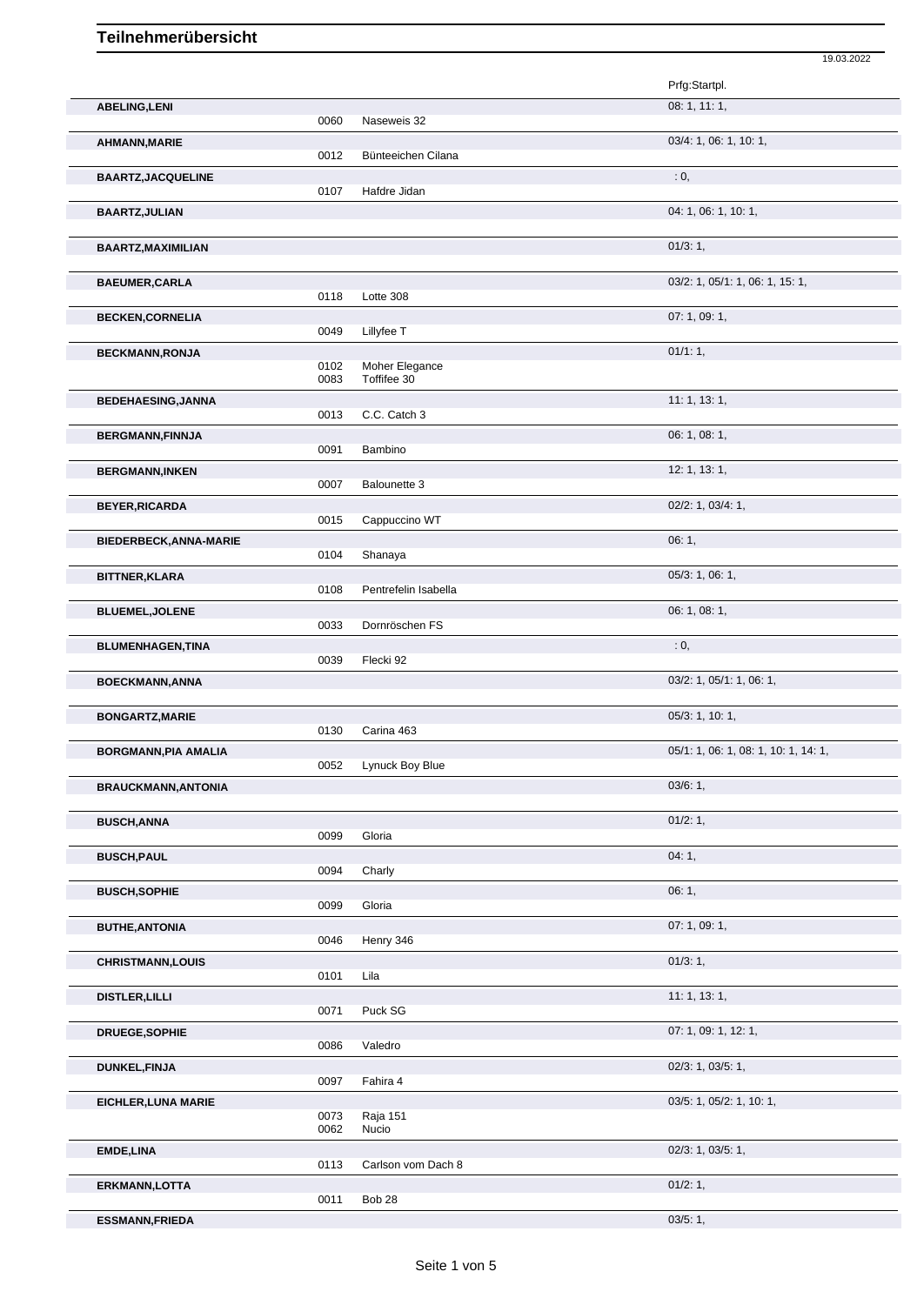|                               |              |                                 | Prfg:Startpl.                              |
|-------------------------------|--------------|---------------------------------|--------------------------------------------|
|                               | 0098         | Flamenca                        |                                            |
|                               |              |                                 |                                            |
| <b>EVERDING-AUSTRUP, ANNA</b> | 0083         | Toffifee 30                     | 01/1:1,                                    |
|                               |              |                                 | 06:1,                                      |
| <b>FAUST, KLARA</b>           | 0098         | Flamenca                        |                                            |
|                               |              |                                 | 06: 1, 15: 1,                              |
| <b>FAUST, PHILINE</b>         | 0105         | Sternchen                       |                                            |
| <b>FELGENHAUER, MONA</b>      |              |                                 | 10:1, 11:1,                                |
|                               | 0018         | Catriona <sub>2</sub>           |                                            |
|                               | 0005         | Avalon 232                      |                                            |
| FELLERHOFF, LUZIE             |              |                                 | 11:1,                                      |
|                               | 0102         | Moher Elegance                  |                                            |
| <b>FLICK, LINA HELENE</b>     |              |                                 | 03/6: 1, 14: 1,                            |
|                               | 0038         | <b>Filou 2186</b>               |                                            |
|                               | 0075         | Riederland Crack                |                                            |
| <b>FRANZ,FABIENNE</b>         |              |                                 | 01/2: 1,                                   |
|                               | 0077         | Rudi Rübezahl                   |                                            |
| <b>FROESE, PAULINE</b>        |              | Biënto                          | 08:1,                                      |
|                               | 0010         |                                 |                                            |
| <b>FUECHTLING,LEONIE</b>      |              |                                 | 10:1, 11:1,                                |
|                               | 0065         | <b>Paul 725</b>                 |                                            |
| <b>GALLE, JULIETTA</b>        | 0028         | Derwins Lady                    | 03/4:1,                                    |
|                               |              |                                 |                                            |
| <b>GOETTEL, ROMY</b>          | 0064         | Optimus Prime 5                 | 08:1,                                      |
|                               |              |                                 |                                            |
| GORWA, LEVKE                  | 0117         | Shanon                          | 03/3: 1, 05/1: 1,                          |
|                               |              |                                 |                                            |
| <b>GROMANN, RONJA</b>         | 0054         | Marietta SG                     | 05/1: 1, 11: 1,                            |
|                               |              |                                 |                                            |
| <b>GROTHUES, JOSEFIN</b>      | 0098         | Flamenca                        | 03/3:1,                                    |
|                               |              |                                 | 01/2: 1,                                   |
| GRUBER, PAULA                 | 0112         | Little Joe                      |                                            |
| <b>GRUTSCH,LAURA</b>          |              |                                 | 03/6: 1, 05/3: 1, 06: 1, 10: 1, 11: 1, 13: |
|                               |              |                                 | 1,                                         |
|                               | 0110         | Roza                            |                                            |
|                               | 0111         | Kielee                          |                                            |
| <b>GUELKER, LEA</b>           |              |                                 | 06:1,                                      |
|                               | 0098         | Flamenca                        |                                            |
| <b>GUNDLACH,LENA</b>          |              |                                 | 06: 1, 08: 1, 10: 1,                       |
|                               | 0136         | Django                          |                                            |
| HARTMANN, LINA                |              |                                 | 08: 1, 14: 1, 15: 1,                       |
|                               | 0120<br>0001 | Kalle<br>Adele 106              |                                            |
|                               |              |                                 |                                            |
| <b>HEINE, HANNA MARIE</b>     | 0115         | Moon 29                         | 02/1: 1, 03/3: 1,                          |
|                               |              |                                 |                                            |
| <b>HEINE, KLARA SOPHIE</b>    | 0114         | Moon 29                         | 02/3: 1, 03/5: 1,                          |
|                               |              |                                 | 02/3: 1, 03/5: 1, 04: 1, 05/2: 1, 10: 1,   |
| <b>HEITBAUM, JAN</b>          |              |                                 | 11: 1, 13: 1,                              |
|                               | 0133         | Nimton                          |                                            |
|                               | 0134         | New Dawn Blossum                |                                            |
|                               | 0106<br>0084 | Sternchen<br>Top Gun's Toffifee |                                            |
|                               |              |                                 | 06: 1, 08: 1, 11: 1,                       |
| HEITPLATZ, DIANA              | 0074         | Raya Aurora                     |                                            |
|                               |              |                                 | 03/1:1,                                    |
| HINTEMANN, LARINA             | 0119         | Querida 99                      |                                            |
|                               |              |                                 | 06: 1, 08: 1,                              |
| HOEFLICH, MERLE               | 0066         | Perfect Match VEC WE            |                                            |
|                               |              |                                 | 03/1:1,                                    |
| <b>HUESER, JULE</b>           | 0090         | Alvi                            |                                            |
|                               |              |                                 | 01/2: 1,                                   |
| HUFELSCHULTE,LEA              | 0092         | Bibi 50                         |                                            |
| JANNEMANN, LEA                |              |                                 | 03/6: 1, 05/3: 1, 14: 1,                   |
|                               |              |                                 |                                            |

19.03.2022

0106 Sternchen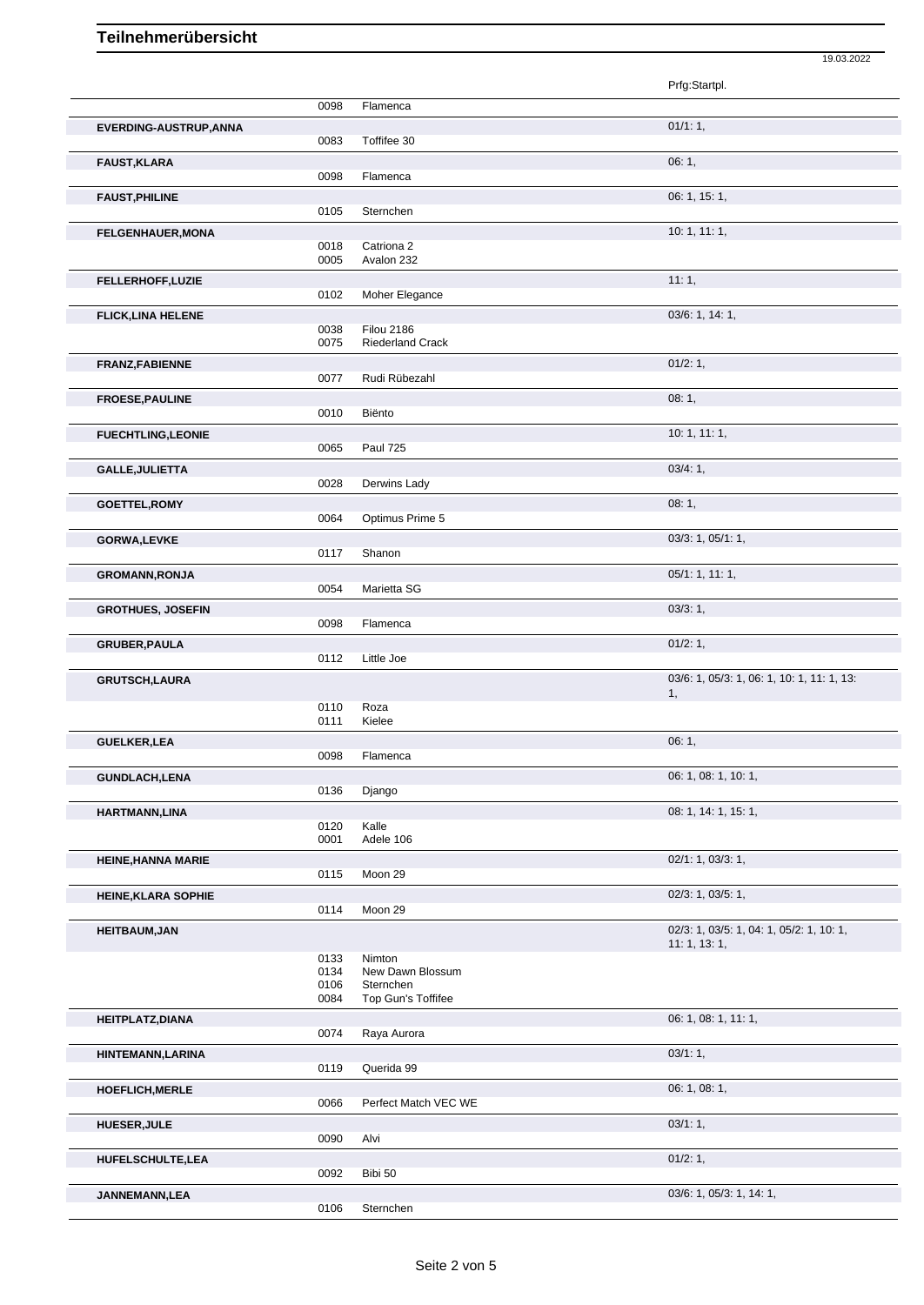|                                 |      |                      | 19.03.2022                  |
|---------------------------------|------|----------------------|-----------------------------|
|                                 |      |                      | Prfg:Startpl.               |
| JANNEMANN, SONJA                |      |                      | 12: 1, 13: 1,               |
|                                 | 0040 | Fleur Jador          |                             |
| JELITTO,LISBETH                 |      |                      | 03/3:1,                     |
|                                 | 0099 | Gloria               |                             |
| <b>JENTSCHURA, ELENA</b>        |      |                      | 06:1,                       |
|                                 |      |                      |                             |
| <b>JENTSCHURA,UTE</b>           | 0029 | Diamond Girl 32      | 09:1,                       |
|                                 |      |                      |                             |
| <b>JURCZIK, LILLY</b>           | 0132 | Ladina               | 06: 1, 08: 1,               |
|                                 |      |                      |                             |
| KAPPELHOFF, LUISE               | 0088 | Vivaro 4             | 02/4: 1, 03/6: 1,           |
|                                 | 0058 | My little Cookie     |                             |
| KAUKE, JULE                     |      |                      | 02/4:1,                     |
|                                 | 0061 | Nathan 251           |                             |
|                                 | 0028 | Derwins Lady         |                             |
| <b>KERKHOFF, MARIE CHRISTIN</b> |      |                      | 15:1,                       |
|                                 | 0009 | Belissima NH         |                             |
| <b>KLIEVE, LINDA</b>            | 0055 | Max 3124             | 02/2:1,                     |
|                                 | 0027 | Der schöne Prinz     |                             |
| <b>KMETITSCH, ALESSA</b>        |      |                      | 08:1,                       |
|                                 | 0036 | Felicity Rose 2      |                             |
| KOEHLER, AMBEV                  |      |                      | 02/1:1,                     |
|                                 | 0090 | Alvi                 |                             |
| KOEHLER, ZOE                    |      |                      | 02/1:1,                     |
|                                 | 0100 | Jonny                |                             |
| <b>KOENIG, SOPHIA</b>           |      |                      | 03/3:1,                     |
|                                 | 0135 | Levi 39              |                             |
| KOHOUT, LENA                    |      |                      | 11:1,                       |
|                                 | 0100 | Jonny                |                             |
| <b>KONERMANN, LISANN</b>        |      |                      | 03/1:1,                     |
|                                 | 0037 | Felina 144           |                             |
| KORTHUES, AMELY                 | 0094 | Charly               | 02/2: 1,                    |
|                                 |      |                      |                             |
| <b>KOZMINSKI, EMMA</b>          | 0008 | Bayano Gold          | 06:1,                       |
| KUHLMANN, HELENA                |      |                      | 11:1,                       |
|                                 | 0082 | Tamina E             |                             |
| LOEBBERT, ALICE                 |      |                      | 03/2: 1, 05/1: 1, 06: 1,    |
|                                 | 0050 | Little Jumper 17     |                             |
| LOHMANN, THEA                   |      |                      | 01/1:1,                     |
|                                 | 0093 | Botero 8             |                             |
| LUEHMANN, CORINNA               |      |                      | 14:1, 15:1,                 |
|                                 | 0095 | <b>Charly Deluxe</b> |                             |
| <b>MANGELS, MIA SOPHIE</b>      |      |                      | 06: 1, 08: 1, 10: 1, 11: 1, |
|                                 | 0043 | Fluffy 8             |                             |
|                                 | 0053 | Maraschino 50        |                             |
| <b>MANTEL, SOPHIE LOUISE</b>    | 0026 | Dean B               | $05/2$ : 1, 06: 1,          |
|                                 |      |                      |                             |
| <b>MARTH, JOSEPHINE</b>         | 0041 | Flora B 2            | 03/2:1,                     |
|                                 |      |                      | 06: 1, 08: 1,               |
| MIDDRUP, FINJA                  | 0035 | Fabiola 291          |                             |
| <b>MIERCK, STELLA MARIE</b>     |      |                      | 11:1,                       |
|                                 | 0003 | Amethist D           |                             |
| MOELLENBECK, LEANDRA            |      |                      | 06: 1, 10: 1,               |
|                                 | 0128 | Velox LM             |                             |
| MOELLENBECK, LEORA              |      |                      | 06: 1, 10: 1,               |
|                                 | 0128 | Velox LM             |                             |
| OESTEROTH, SINA                 |      |                      | 12: 1, 13: 1,               |
|                                 | 0109 | Sputnik              |                             |
| OSTHOFF, CHARLOTTE              |      |                      | 01/3:1,                     |
|                                 | 0011 | Bob 28               |                             |
| PETERS, ROBERTA HELENE          |      |                      | 03/5:1,                     |

0030 Don Daylight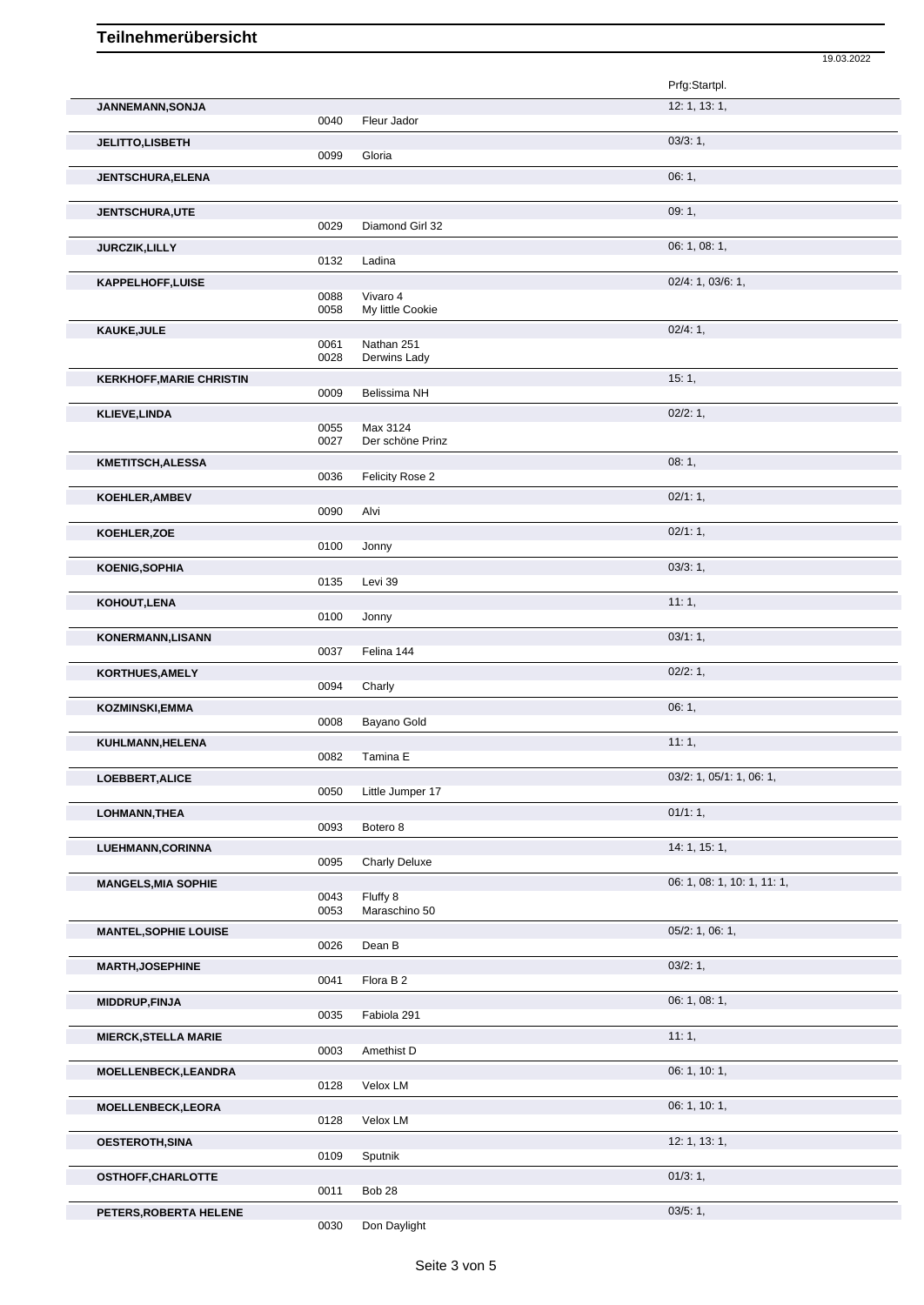|                             |              |                                | Prfg:Startpl.            |
|-----------------------------|--------------|--------------------------------|--------------------------|
| PETZOLD, MICHELLE           | 0056         | Minutes to midnight            | 11: 1, 13: 1,            |
| PFEIFFER, JENNIFER          |              |                                | 12:1,                    |
| POTTHOFF, LILLY             | 0044         | Fräulein Florentyna            | 03/4: 1, 05/1: 1, 06: 1, |
|                             | 0123         | Columbo                        |                          |
| PREHL, HANNA                | 0047         | Kordelia 4                     | 03/2: 1, 05/1: 1,        |
| REINERMANN, HANNA           | 0081         | Spidergirl MR                  | 06: 1, 11: 2,            |
|                             | 0078         | Sambuca MR                     |                          |
| REINERMANN, JULE            | 0100         | Jonny                          | 03/1:1,                  |
| <b>RICHTER, ANNIE</b>       | 0019         | Cayenne 260                    | 06: 1, 08: 1,            |
| <b>RICKERSHENRICH, ANNI</b> |              |                                | 03/4:1,                  |
|                             | 0099         | Gloria                         | 06:1,                    |
| RILEY, AMANDA               | 0090         | Alvi                           |                          |
| <b>RUELLING, EMILY</b>      | 0034         | Durina 37                      | 11:1, 13:1,              |
| <b>RUSCHE, INGA</b>         |              |                                | 13:1,                    |
| <b>SALAR,ENI</b>            | 0021         | Chin Chello                    | 03/6: 1,                 |
|                             |              |                                |                          |
| <b>SCHICKE,LINA</b>         | 0096         | Claire La Belle                | 02/2: 1, 03/4: 1,        |
| <b>SCHLUETER, SARAH</b>     |              |                                | 08: 1, 11: 1, 13: 1,     |
| <b>SCHNEIDER, LEA</b>       | 0076         | Rubi 35                        | 03/5: 1, 05/2: 1,        |
|                             | 0024         | Dance Mouse                    |                          |
| <b>SCHNEIDER, LEONIE</b>    | 0020         | Chanell 126                    | 04:1,                    |
| <b>SCHROEDER, LARA</b>      | 0103         | Naomi                          | 03/5: 1, 14: 1,          |
| <b>SCHUETTE, NELE</b>       |              |                                | 01/3:1,                  |
|                             |              |                                | : 0,                     |
| <b>SCHULZE ZUMKLEY,LISA</b> | 0131         | <b>Miss Holly</b>              |                          |
| <b>SCHULZE, LOLA</b>        | 0127         | Moher Ellegance                | 03/2:1,                  |
| <b>SCHWARZ, AMELIE</b>      |              |                                | 03/3:1,                  |
| <b>SCHWARZ, AMELIE</b>      | 0099         | Gloria                         | 15:1,                    |
|                             | 0011         | Bob 28                         |                          |
| SENNEKAMP, ANTONIA          | 0090         | Alvi                           | 06:1,                    |
| SILVA GUERREIRO, LIA        | 0022         | Christabella                   | 02/4:1,                  |
|                             | 0023         | Ciao Bella 23                  |                          |
| STADERMANN, ELISA           | 0116         | Luziano Giotto                 | 02/2: 1, 03/4: 1,        |
| <b>STEHMANN, LEA SOPHIE</b> |              |                                | 01/3:1,                  |
|                             | 0072<br>0015 | Quite Right 6<br>Cappuccino WT |                          |
| <b>STROTMANN, GWEN</b>      | 0100         | Jonny                          | 06:1,                    |
| <b>STROTMANN, KAJA</b>      |              |                                | 03/4:1,                  |
| <b>TEKAAT, LILLI</b>        | 0098         | Flamenca                       | 06:1,                    |
|                             | 0090         | Alvi                           |                          |
| <b>TERSTAPPEN, MARIE</b>    | 0087         | Viva La Diva 2                 | 08:1,                    |
| THOMS-MEYER, LUISE          | 0048         | Leviano M                      | 08:1,                    |
|                             |              |                                |                          |

19.03.2022